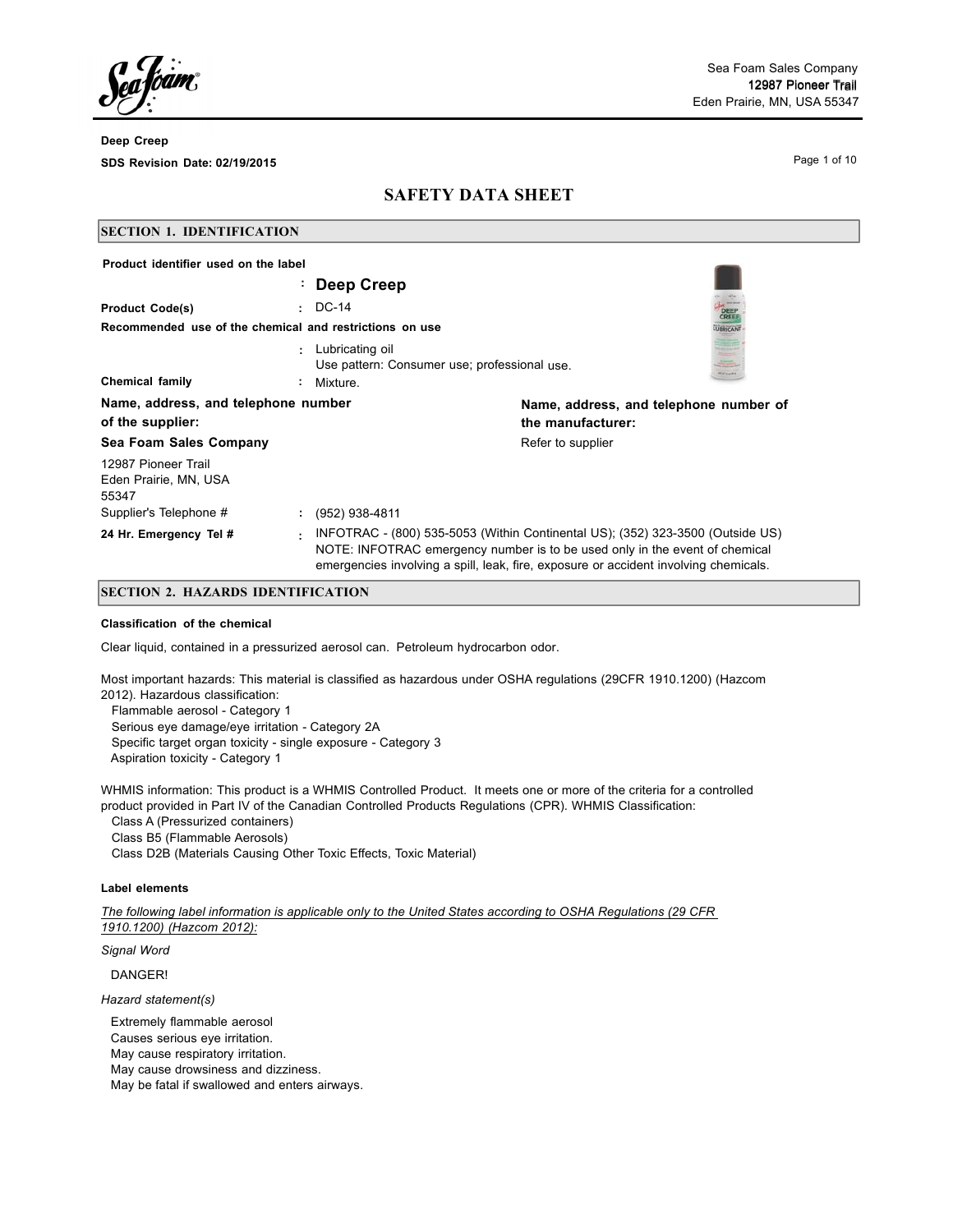# **SAFETY DATA SHEET**

*Precautionary statement(s)*

Keep away from heat, sparks and open flame - No smoking. Do not spray on an open flame or other ignition source. Pressurized container: Do not pierce or burn, even after use. Avoid breathing vapor or mist. Use only outdoors or in a well-ventilated area. Wash hands and face thoroughly after handling. Wear eye/face protection.

IF INHALED: Remove person to fresh air and keep comfortable for breathing. Call a POISON CENTER or doctor/physician if you feel unwell. IF IN EYES: Rinse cautiously with water for several minutes. Remove contact lenses, if present and easy to do. Continue rinsing. If eye irritation persists, get medical advice/attention. IF SWALLOWED: Immediately call a POISON CENTER or doctor/physician. Do NOT induce vomiting. Protect from sunlight. Do not expose to temperatures exceeding 50°C/122°F. Store in a well-ventilated place. Keep container tightly closed. Store locked up. Dispose of contents/container in accordance with local regulation.



#### The following label information is applicable only to Canada according to the Canadian Controlled Products Regulations *(CPR/WHMIS):*

Danger! Extremely flammable aerosol. Harmful or fatal if swallowed. Can enter the lungs and cause damage. Harmful if inhaled. May cause respiratory irritation. May cause nausea, vomiting, headache and other central nervous system effects. Causes eye irritation. May cause mild skin irritation.

Precautions: Use only in well-ventilated areas. Wear suitable protective equipment during handling. Avoid breathing vapors or mists. Avoid contact with skin, eyes and clothing. Keep away from heat, sparks and open flame. - No smoking. Avoid contact with strong oxidizing agents. Wash thoroughly after handling. Pressurized container: Do not pierce or burn, even after use. Keep containers tightly closed when not in use. Store in a cool, dry, well-ventilated area, away from heat and ignition sources.

FIRST AID: If inhaled, move to fresh air. If breathing is difficult, give oxygen by qualified medical personnel only. If breathing has stopped, begin artificial respiration. Get medical attention. For skin contact, wash with soap and water while removing contaminated clothing. If irritation persists, seek prompt medical attention. For eye contact, flush with running water for at least 15 minutes. If irritation persists, seek prompt medical attention. If ingested, do not induce vomiting. If vomiting occurs spontaneously, keep head below hips to prevent aspiration of liquid into lungs. Get medical attention.

Refer To Material Safety Data Sheet for further information.



Page 2 of 10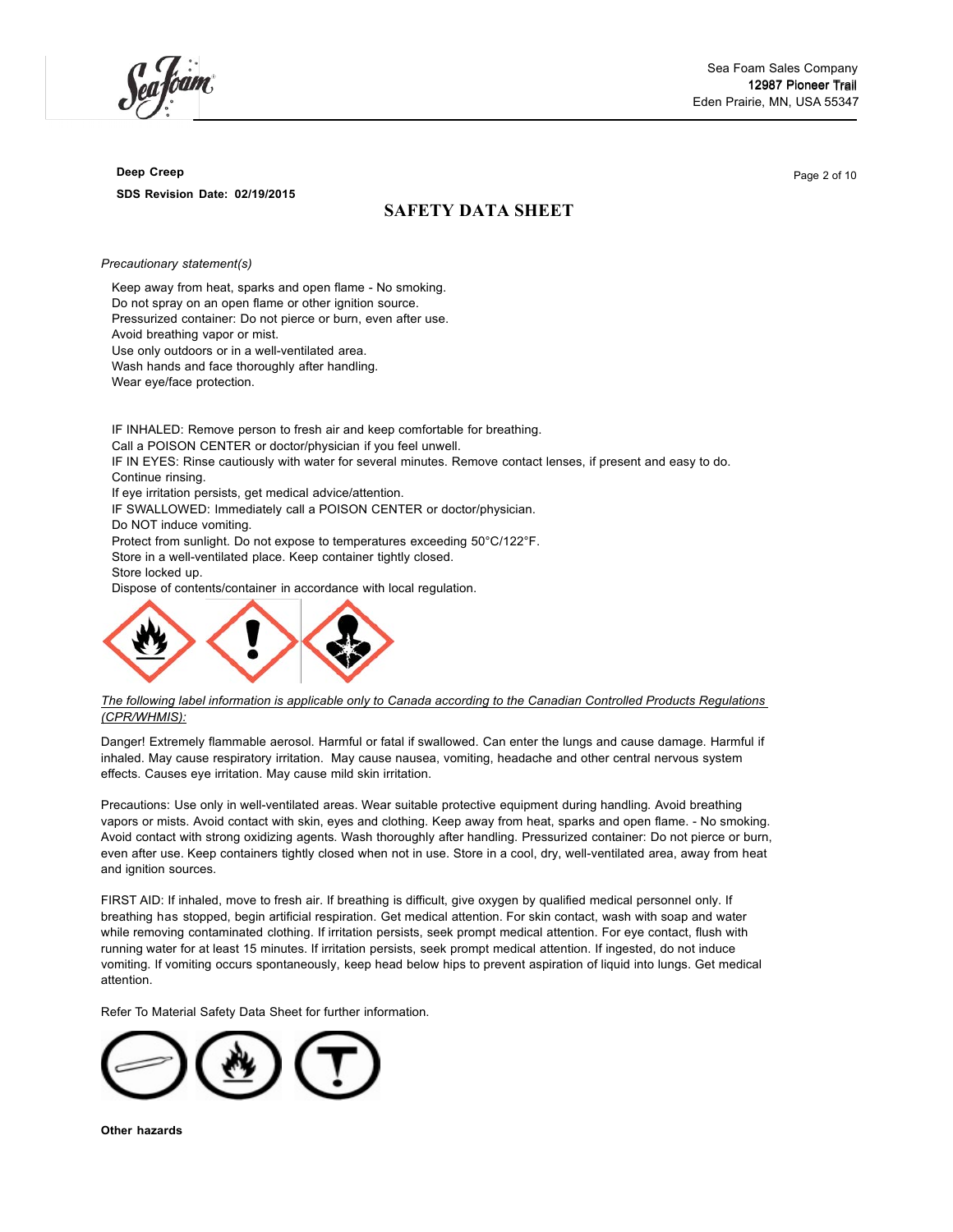Sea Foam Sales Company 12987 Pioneer Trail Eden Prairie, MN, USA 55347

**Deep Creep SDS Revision Date: 02/19/2015**

Page 3 of 10

# **SAFETY DATA SHEET**

Other hazards which do not result in classification:

Propellant is a simple asphyxiant. Burning produces noxious and toxic fumes. Ingestion may cause gastrointestinal irritation, nausea, vomiting and diarrhea. Prolonged skin contact may cause dermatitis (rash), characterized by red, dry, itching skin.

Environmental precautions: See ECOLOGICAL INFORMATION, Section 12.

## **SECTION 3. COMPOSITION/INFORMATION ON INGREDIENTS**

| <b>Chemical name</b>      | CAS#     | <b>Concentration</b> |
|---------------------------|----------|----------------------|
| <b>Hyrdocarbon Blend*</b> | Blend    | <95%                 |
| Isopropanol               | 67-63-0  | $10.0 - 30.0$        |
| Carbon dioxide            | 124-38-9 | $3.0 - 7.0$          |

\*Note: The exact concentrations of the above listed chemicals are being withheld as a trade secret.

#### **SECTION 4. FIRST-AID MEASURES**

| Description of first aid measures                           |                                                                                                                                                                                                                                                                             |
|-------------------------------------------------------------|-----------------------------------------------------------------------------------------------------------------------------------------------------------------------------------------------------------------------------------------------------------------------------|
| Ingestion                                                   | : Seek immediate medical attention/advice. Do not induce vomiting. Never give<br>anything by mouth to an unconscious person. If vomiting occurs spontaneously, keep<br>victim's head lowered (forward) to reduce the risk of aspiration.                                    |
| Inhalation                                                  | : Immediately remove person to fresh air. If breathing has stopped, give artificial<br>respiration. If breathing is difficult, give oxygen by qualified medical personnel only.<br>Get medical attention.                                                                   |
| Skin contact                                                | : Remove/Take off immediately all contaminated clothing. Wash exposed area<br>thoroughly with soap and water for at least 15 minutes. If irritation or symptoms<br>develop, seek medical attention.                                                                         |
| Eye contact                                                 | Immediately flush eyes with plenty of water for at least 15 minutes. Get medical<br>attention.                                                                                                                                                                              |
| Most important symptoms and effects, both acute and delayed |                                                                                                                                                                                                                                                                             |
|                                                             | Causes serious eye irritation.<br>May cause respiratory irritation.<br>May cause drowsiness and dizziness.<br>Ingestion may cause gastrointestinal irritation, nausea, vomiting and diarrhea.<br>Indication of any immediate medical attention and special treatment needed |
|                                                             | Treat symptomatically. This product is a CNS depressant.                                                                                                                                                                                                                    |

### **SECTION 5. FIRE-FIGHTING MEASURES**

#### **Extinguishing media**

| : Dry chemical, foam, carbon dioxide and water fog.                                                                                                                                                                                                                                                                                                                                                            |
|----------------------------------------------------------------------------------------------------------------------------------------------------------------------------------------------------------------------------------------------------------------------------------------------------------------------------------------------------------------------------------------------------------------|
|                                                                                                                                                                                                                                                                                                                                                                                                                |
| : Do not use a solid water stream as it may scatter and spread fire.                                                                                                                                                                                                                                                                                                                                           |
| Special hazards arising from the substance or mixture / Conditions of flammability                                                                                                                                                                                                                                                                                                                             |
| Extremely flammable aerosol. Will be ignited by heat, sparks, flame, or other ignition<br>sources. Vapors are heavier than air and collect in confined and low-lying areas. The<br>product is insoluble and floats on water. Closed containers are contained under<br>pressure and may explode if exposed to excess heat for a prolonged period of time.<br>Flammability classification (OSHA 29 CFR 1910.106) |
| : Flammable aerosol. - Category 1                                                                                                                                                                                                                                                                                                                                                                              |
| Explosion Data: Sensitivity to Mechanical Impact / Static Discharge:                                                                                                                                                                                                                                                                                                                                           |
| Not expected to be sensitive to mechanical impact. May be sensitive to static<br>discharge. Vapors in the flammable range may be ignited by a static discharge of<br>sufficient energy.                                                                                                                                                                                                                        |
|                                                                                                                                                                                                                                                                                                                                                                                                                |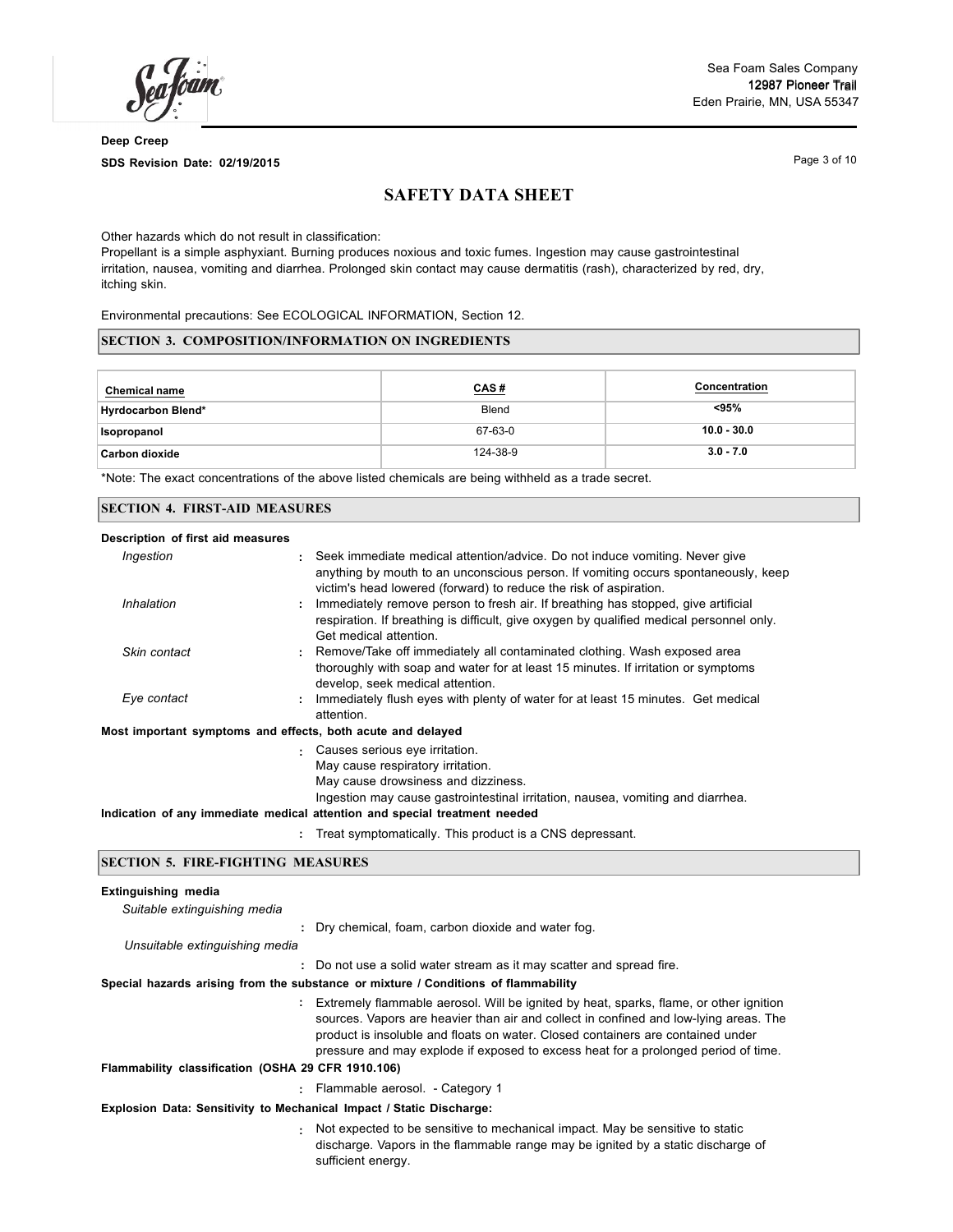am.

Page 4 of 10

**SAFETY DATA SHEET**

| Hazardous combustion products                                       |                                                                                                                                                                                                                                          |
|---------------------------------------------------------------------|------------------------------------------------------------------------------------------------------------------------------------------------------------------------------------------------------------------------------------------|
|                                                                     | : Carbon oxides ; Nitrogen oxides (NOx) ; Sulphur oxides; Other unidentified organic<br>compounds; irritating fumes and smoke.                                                                                                           |
| Special protective equipment and precautions for firefighters       |                                                                                                                                                                                                                                          |
| Protective equipment for fire-fighters                              |                                                                                                                                                                                                                                          |
|                                                                     | : Firefighters should wear proper protective equipment and self-contained breathing<br>apparatus with full face piece operated in positive pressure mode.                                                                                |
| Special fire-fighting procedures                                    |                                                                                                                                                                                                                                          |
|                                                                     | : Move containers from fire area if safe to do so. Water spray may be useful in cooling<br>equipment exposed to heat and flame. Direct water or foam spray may cause frothing<br>which can increase the intensity and range of the fire. |
| <b>SECTION 6. ACCIDENTAL RELEASE MEASURES</b>                       |                                                                                                                                                                                                                                          |
| Personal precautions, protective equipment and emergency procedures |                                                                                                                                                                                                                                          |
|                                                                     | : All persons dealing with clean-up should wear the appropriate protective equipment                                                                                                                                                     |

| <b>Environmental precautions</b><br>Methods and material for containment and cleaning up | : All persons dealing with clean-up should wear the appropriate protective equipment<br>including self-contained breathing apparatus. Keep all other personnel upwind and<br>away from the spill/release. Restrict access to area until completion of clean-up. Refer<br>to protective measures listed in sections 7 and 8.<br>: Do not allow material to contaminate ground water system. If necessary, dike well<br>ahead of the spill to prevent runoff into drains, sewers, or any natural waterway or<br>drinking supply. |
|------------------------------------------------------------------------------------------|--------------------------------------------------------------------------------------------------------------------------------------------------------------------------------------------------------------------------------------------------------------------------------------------------------------------------------------------------------------------------------------------------------------------------------------------------------------------------------------------------------------------------------|
|                                                                                          | : Ventilate the area. Remove all sources of ignition. Prevent further leakage or spillage if<br>safe to do so. Use only non-sparking tools. Soak up with inert absorbent material. Do<br>not use combustible absorbents, such as sawdust. Pick up and transfer to properly<br>labeled containers. Contaminated absorbent material may pose the same hazards as                                                                                                                                                                 |
| Special spill response procedures                                                        | the spilled product. Contact the proper local authorities.                                                                                                                                                                                                                                                                                                                                                                                                                                                                     |
|                                                                                          | : If a spill/release in excess of the EPA reportable quantity is made into the environment,<br>immediately notify the national response center in the United States (phone:<br>1-800-424-8802).<br>US CERCLA Reportable quantity (RQ): None.                                                                                                                                                                                                                                                                                   |

# **SECTION 7. HANDLING AND STORAGE**

# **Precautions for safe handling**

|                             | : Wear protective gloves and eye/face protection. Use only in well-ventilated areas.                                                                                                                                                                                                                                                                     |
|-----------------------------|----------------------------------------------------------------------------------------------------------------------------------------------------------------------------------------------------------------------------------------------------------------------------------------------------------------------------------------------------------|
|                             | Avoid breathing vapour or mist. Avoid contact with eyes, skin and clothing. Pressurized<br>container: Do not pierce or burn, even after use. Keep away from heat, sparks and<br>open flame. - No smoking. Take precautionary measures against static discharges.<br>Use explosion-proof ventilating equipment. Always replace cap after use. Do not eat, |
|                             | drink or smoke when using this product. Empty containers retain residue (liquid and/or<br>vapor) and can be dangerous. Wash thoroughly after handling.                                                                                                                                                                                                   |
| Conditions for safe storage | : Store in a cool, dry, well-ventilated area. Store locked up. Storage area should be<br>clearly identified, clear of obstruction and accessible only to trained and authorized<br>personnel. No smoking. Protect from sunlight. Have appropriate fire extinguishers and<br>spill clean-up equipment in or near storage area.                            |
| Incompatible materials      | Strong oxidizing agents; Acids; Caustics.                                                                                                                                                                                                                                                                                                                |
|                             |                                                                                                                                                                                                                                                                                                                                                          |

## **SECTION 8. EXPOSURE CONTROLS / PERSONAL PROTECTION**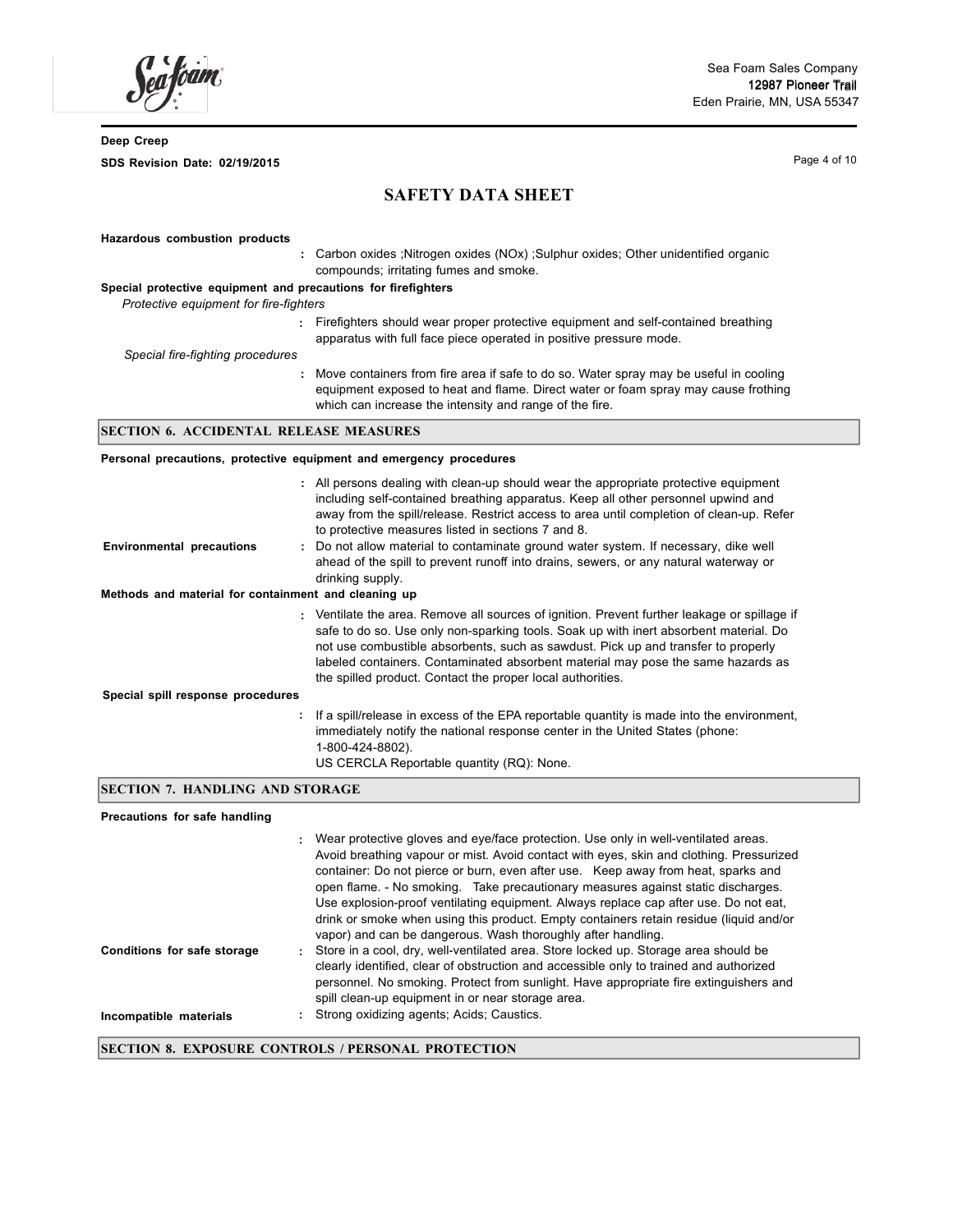bam,

Sea Foam Sales Company 12987 Pioneer Trail Eden Prairie, MN, USA 55347

**Deep Creep SDS Revision Date: 02/19/2015**

Page 5 of 10

# **SAFETY DATA SHEET**

| <b>Exposure Limits:</b>  |                  |             |                                                      |             |  |
|--------------------------|------------------|-------------|------------------------------------------------------|-------------|--|
| <b>Chemical Name</b>     | <b>ACGIH TLV</b> |             | <b>OSHA PEL</b>                                      |             |  |
|                          | <b>TWA</b>       | <b>STEL</b> | <b>PEL</b>                                           | <b>STEL</b> |  |
| <b>Hydrocarbon Blend</b> | N/Av             | N/Av        | 500 ppm (as<br>petroleum<br>distillates,<br>naphtha) | N/Av        |  |
| Isopropanol              | 200 ppm          | 400 ppm     | 400 ppm; 980<br>mg/m <sup>3</sup>                    | N/Av        |  |
| Carbon dioxide           | 5000 ppm         | 30000 ppm   | 5000 ppm; 9000<br>mg/m <sup>3</sup>                  | N/Av        |  |

## **Exposure controls**

**Ventilation and engineering measures**

|                                |   | Provide mechanical ventilation in confined spaces. Use explosion-proof equipment.                                                                                                                                                                                                                     |
|--------------------------------|---|-------------------------------------------------------------------------------------------------------------------------------------------------------------------------------------------------------------------------------------------------------------------------------------------------------|
| <b>Respiratory protection</b>  | ÷ | If the TLV is exceeded, a NIOSH/MSHA-approved respirator is advised.                                                                                                                                                                                                                                  |
| <b>Skin protection</b>         |   | : Gloves impervious to the material are recommended. Advice should be sought from<br>glove suppliers. Wear long sleeved shirt and pants to minimize exposed skin.                                                                                                                                     |
| Eye / face protection          |   | : Chemical splash goggles must be worn when handling this material. A full face shield<br>may also be necessary.                                                                                                                                                                                      |
| Other protective equipment     |   | Depending on conditions of use, an impervious apron should be worn. An eyewash<br>station and safety shower should be made available in the immediate working area.                                                                                                                                   |
| General hygiene considerations |   |                                                                                                                                                                                                                                                                                                       |
|                                |   | : Avoid breathing vapor or mist. Avoid contact with eyes, skin and clothing. Do not eat,<br>drink or smoke when using this product. Wash thoroughly after handling. Remove and<br>wash contaminated clothing before re-use. Handle in accordance with good industrial<br>hygiene and safety practice. |

## **SECTION 9. PHYSICAL AND CHEMICAL PROPERTIES**

| Appearance                              |                | Clear liquid, contained in a pressurized aerosol can. |  |
|-----------------------------------------|----------------|-------------------------------------------------------|--|
| Odor                                    |                | Petroleum hydrocarbon odour.                          |  |
| <b>Odor threshold</b>                   |                | No information available.                             |  |
| рH                                      |                | No information available.                             |  |
| Melting/Freezing point                  | ÷.             | No information available.                             |  |
| Initial boiling point and boiling range |                |                                                       |  |
|                                         |                | . No information available.                           |  |
| Flash point                             | $\blacksquare$ | No information available.                             |  |
| <b>Flashpoint (Method)</b>              |                | No information available.                             |  |
| Evaporation rate (BuAe = 1)             | ÷.             | >1                                                    |  |
| Flammability (solid, gas)               | ÷.             | Extremely flammable aerosol                           |  |
| Lower flammable limit (% by vol.)       |                |                                                       |  |
|                                         |                | 2.1 (propellant) (Lower explosion limit)              |  |
| Upper flammable limit (% by vol.)       |                |                                                       |  |
|                                         | ÷.             | 8.5 (propellant) (Upper explosion limit)              |  |
| <b>Oxidizing properties</b>             |                | None known.                                           |  |
| <b>Explosive properties</b>             | ÷.             | Not explosive                                         |  |
| Vapor pressure                          |                | No information available.                             |  |
| Vapor density                           | ÷.             | >1                                                    |  |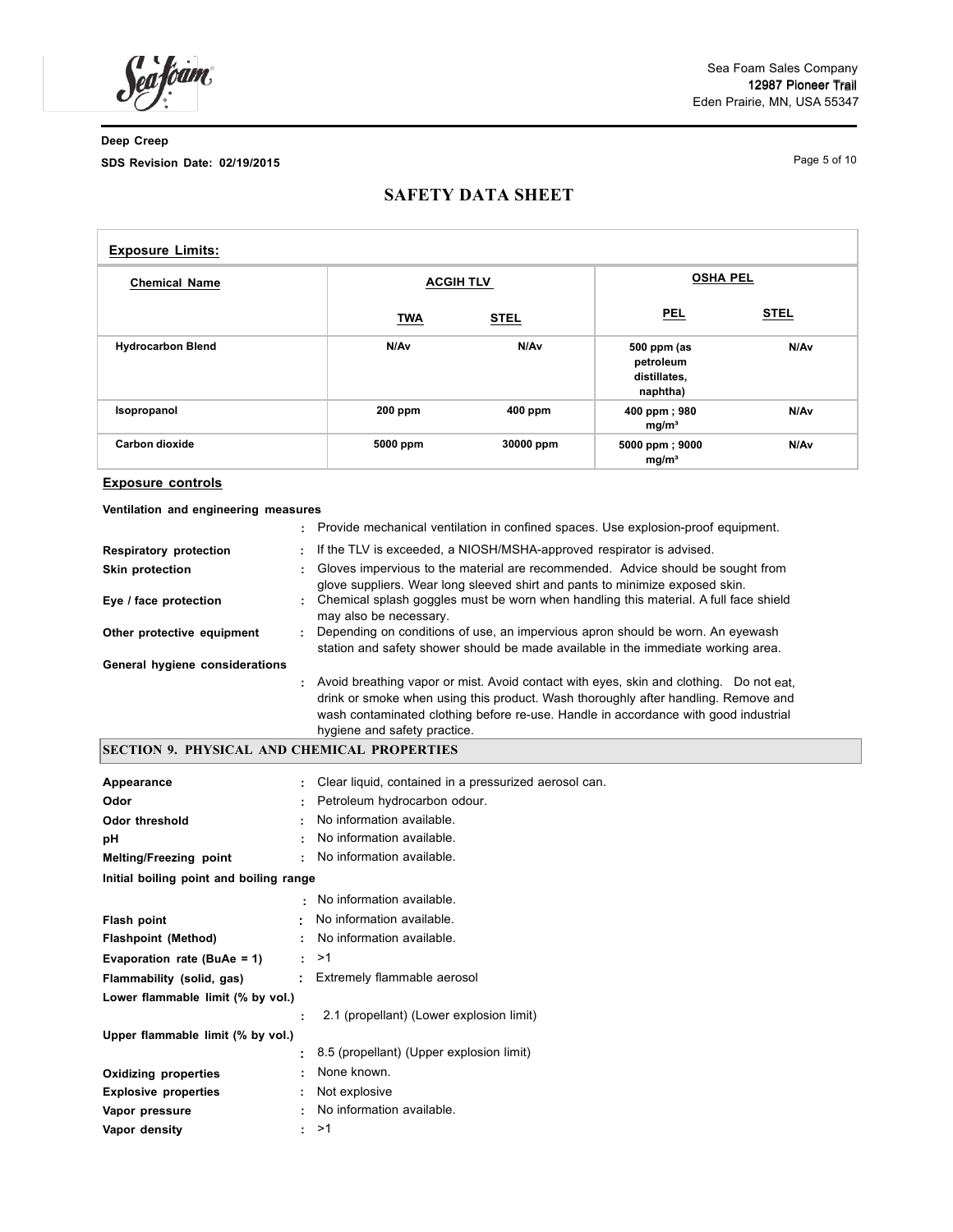Page 6 of 10

# **SAFETY DATA SHEET**

#### **Relative density / Specific gravity**

|                                    | $\pm$ 0.77 (concentrate)                                                        |
|------------------------------------|---------------------------------------------------------------------------------|
| Solubility in water<br>÷.          | Complete                                                                        |
| Other solubility(ies)<br>٠         | No information available.                                                       |
|                                    | Partition coefficient: n-octanol/water or Coefficient of water/oil distribution |
| ÷                                  | No information available.                                                       |
| Auto-ignition temperature<br>٠     | No information available.                                                       |
| Decomposition temperature<br>t.    | No information available.                                                       |
| Viscosity<br>÷                     | No information available.                                                       |
| Volatiles (% by weight)<br>÷       | No information available.                                                       |
| Volatile organic Compounds (VOC's) |                                                                                 |
|                                    | : No information available.                                                     |
| Absolute pressure of container     |                                                                                 |
| ٠                                  | No information available.                                                       |
| Flame projection length<br>÷.,     | $>$ 15 cm and $<$ 100 cm                                                        |
| Other physical/chemical comments   |                                                                                 |
|                                    | Chemical heat of combustion: 34 kJ/g                                            |

## **SECTION 10. STABILITY AND REACTIVITY**

| Reactivity                         |    | Not normally reactive.                                                                                                       |  |
|------------------------------------|----|------------------------------------------------------------------------------------------------------------------------------|--|
| <b>Chemical stability</b>          | ÷. | Stable under normal conditions.                                                                                              |  |
| Possibility of hazardous reactions |    |                                                                                                                              |  |
|                                    |    | Hazardous polymerisation does not occur.                                                                                     |  |
| Conditions to avoid                |    | : Avoid heat and open flame. Do not use in areas without adequate ventilation. Avoid<br>contact with incompatible materials. |  |
| Incompatible materials             |    | Strong oxidizing agents; Acids; Caustics.                                                                                    |  |
| Hazardous decomposition products   |    |                                                                                                                              |  |
|                                    |    | None known, refer to hazardous combustion products in Section 5.                                                             |  |

## **SECTION 11. TOXICOLOGICAL INFORMATION**

## **Information on likely routes of exposure:**

| Routes of entry inhalation         |    | : YES |  |  |
|------------------------------------|----|-------|--|--|
| Routes of entry skin & eye         |    | : YES |  |  |
| Routes of entry Ingestion          |    | : YFS |  |  |
| Routes of exposure skin absorption |    |       |  |  |
|                                    | ÷. | NΟ    |  |  |

## **Potential Health Effects:**

#### **Signs and symptoms of short-term (acute) exposure**

*Sign and symptoms Inhalation*

**:** May cause irritation to the nose, throat and upper respiratory tract. Exposure to high vapor concentration can cause dizziness, nausea and central nervous system depression. Saturated vapors can be encountered in confined spaces and/or under conditions of poor ventilation. Propellant is a simple asphyxiant. May displace oxygen in breathing air and lead to suffocation and death, particularly in confined spaces.

*Sign and symptoms ingestion*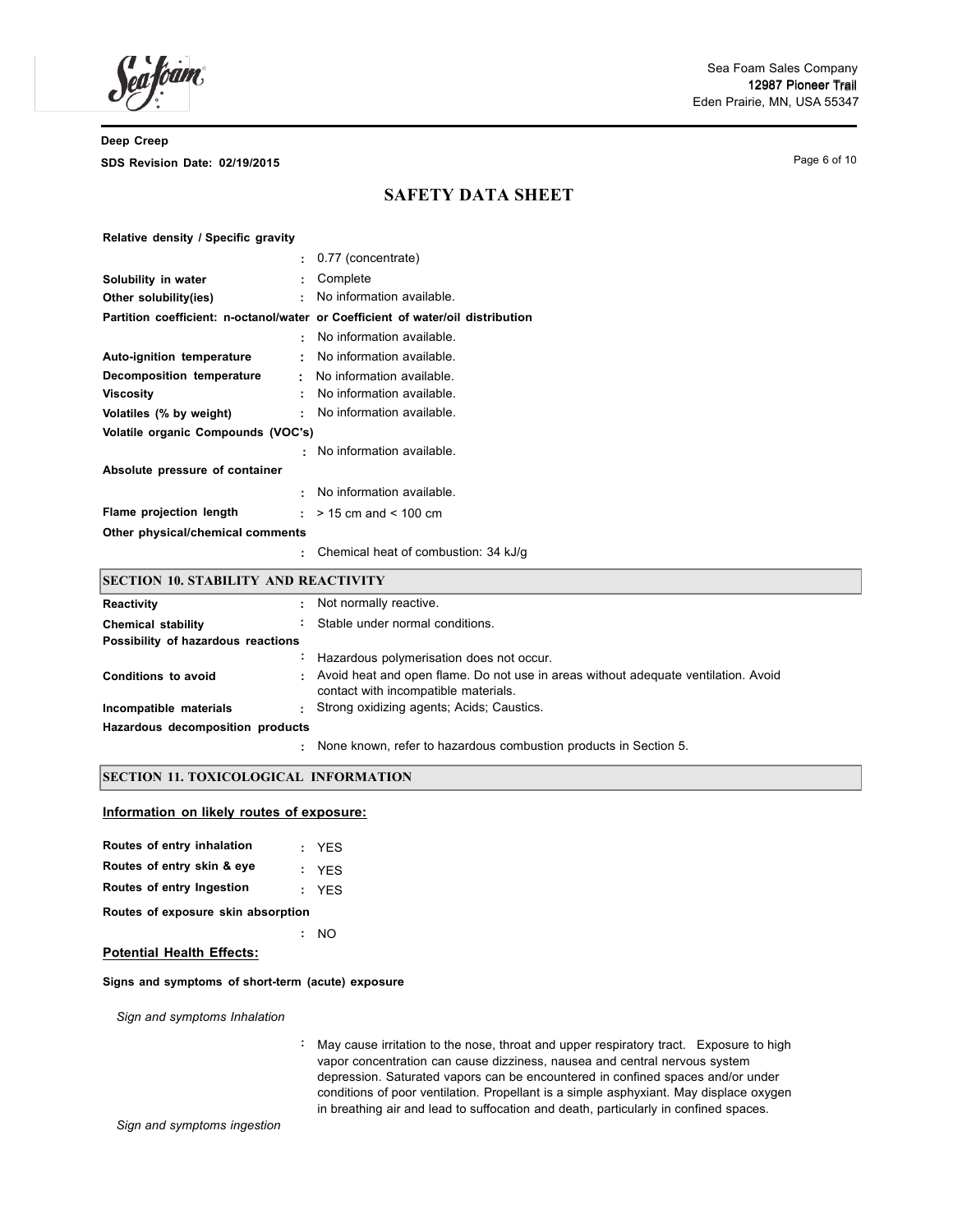Page 7 of 10

# **SAFETY DATA SHEET**

|                                               |    | Not an expected route of entry under normal conditions of use. However, if the product<br>is sprayed directly into mouth and large amounts of the liquid concentrate are<br>swallowed, it may cause irritation to the mouth, throat and stomach. May cause central<br>nervous system depression. Aspiration into the lungs during swallowing or subsequent<br>vomiting may cause chemical pneumonitis, which can be fatal. |
|-----------------------------------------------|----|----------------------------------------------------------------------------------------------------------------------------------------------------------------------------------------------------------------------------------------------------------------------------------------------------------------------------------------------------------------------------------------------------------------------------|
| Sign and symptoms skin                        | ÷. | May cause mild skin irritation. If product is sprayed directly on skin, symptoms of<br>frostbite may be experienced including numbness, prickling and itching.                                                                                                                                                                                                                                                             |
| Sign and symptoms eyes                        |    | May cause moderate to severe irritation. If product is sprayed directly into the eyes,<br>could cause freezing of the eye.                                                                                                                                                                                                                                                                                                 |
| <b>Potential Chronic Health Effects</b>       |    | Prolonged skin contact may cause dermatitis (rash), characterized by red, dry, itching<br>skin. Prolonged overexposure to product can result in permanent central nervous<br>system changes. May cause lung inflammation and lung damage with extreme<br>exposures.                                                                                                                                                        |
| <b>Mutagenicity</b>                           |    | Not expected to be mutagenic in humans.                                                                                                                                                                                                                                                                                                                                                                                    |
| Carcinogenicity                               |    | No components are listed as carcinogens by ACGIH, IARC, OSHA or NTP.                                                                                                                                                                                                                                                                                                                                                       |
| Reproductive effects & Teratogenicity         |    |                                                                                                                                                                                                                                                                                                                                                                                                                            |
|                                               |    | Not expected to have other reproductive effects.                                                                                                                                                                                                                                                                                                                                                                           |
| Senitization to material                      |    | Not expected to be a skin or respiratory sensitizer.                                                                                                                                                                                                                                                                                                                                                                       |
| Specific target organ effects                 |    | Eyes, skin, respiratory system, digestive system, central nervous system. The<br>substance or mixture is classified as specific target organ toxicant, single exposure,<br>category 3 with narcotic effects. The substance or mixture is not classified as specific<br>target organ toxicant, repeated exposure.                                                                                                           |
| Irritancy                                     |    | Moderate to severe eye irritant. Mild skin irritant.                                                                                                                                                                                                                                                                                                                                                                       |
| Medical conditions aggravated by overexposure |    |                                                                                                                                                                                                                                                                                                                                                                                                                            |
|                                               |    | None known or reported by the manufacturer.                                                                                                                                                                                                                                                                                                                                                                                |
| Synergistic materials                         |    | None known or reported by the manufacturer.                                                                                                                                                                                                                                                                                                                                                                                |
| Toxicological data                            |    | The calculated ATE values for this mixture are:<br>ATE oral = $15,748$ mg/kg<br>ATE dermal = $6452$ mg/kg<br>ATE inhalation (mists) = $5.23$ mg/L/4H                                                                                                                                                                                                                                                                       |

See below for individual ingredient acute toxicity data.

|                   | $LC_{50}(4hr)$         | $LD_{50}$   |                  |
|-------------------|------------------------|-------------|------------------|
| Chemical name     | inh, rat               | (Oral, rat) | (Rabbit, dermal) |
| Hydrocarbon Blend | >5.28 mg/L             | >5000 mg/kg | >2000 mg/kg      |
| Isopropanol       | 17000 ppm<br>41.8 mg/L | 4720 mg/kg  | 12890 mg/kg      |
| Carbon dioxide    | N/Av                   | N/Ap        | N/Ap             |

**Other important toxicologica**l **hazards**

**:** None known or reported by the manufacturer.

## **SECTION 12. ECOLOGICAL INFORMATION**

**Ecotoxicity :** No data is available on the product itself. The product contains the following substances which are hazardous for the environment: Hydrocarbon blend. All other ingredients in these products are not considered acutely toxic for the environment, or are at such low levels they do not affect environmental toxicity.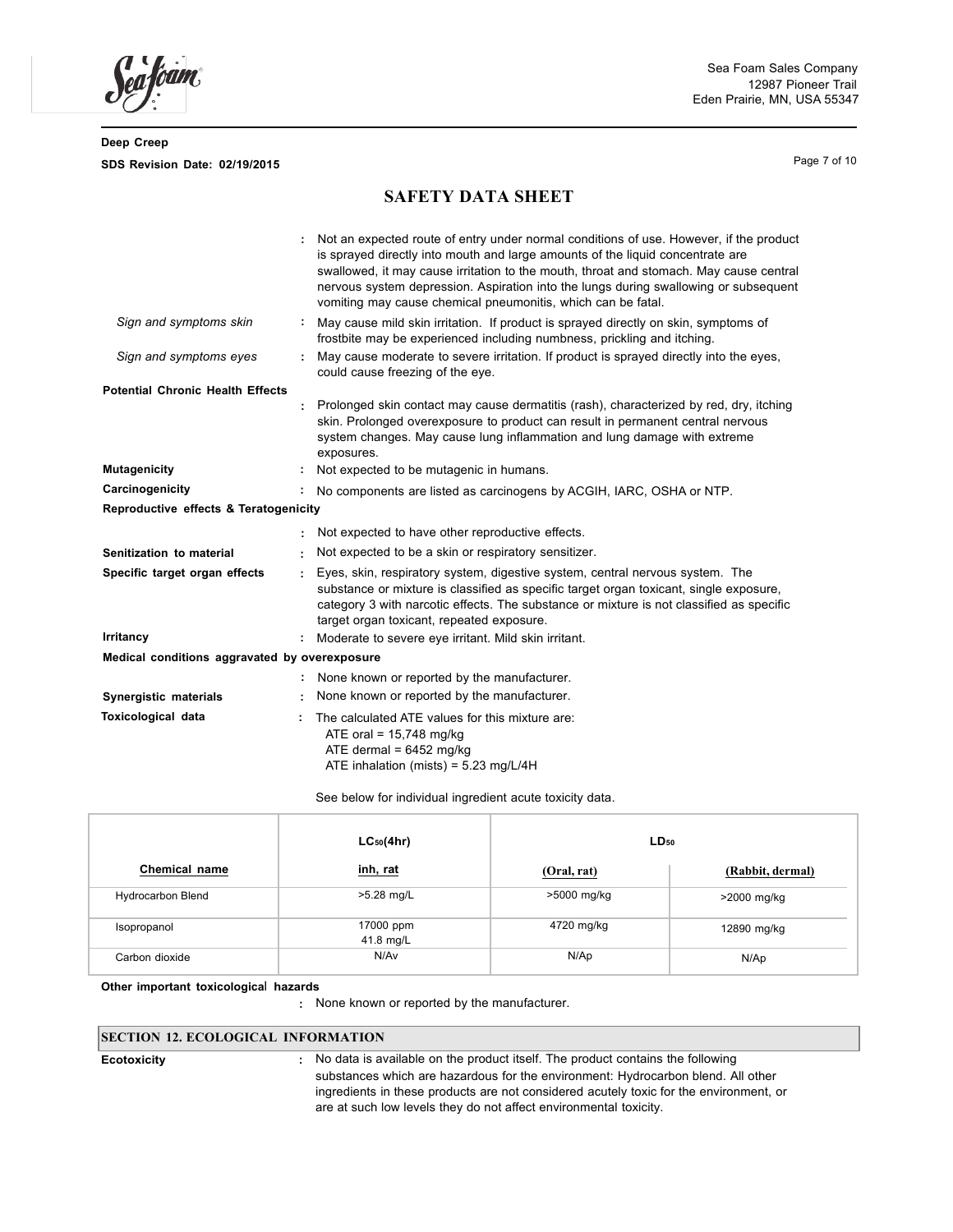ram.

Page 8 of 10

# **SAFETY DATA SHEET**

| Persistence and degradability              |   |                                                                                                                                                                 |
|--------------------------------------------|---|-----------------------------------------------------------------------------------------------------------------------------------------------------------------|
|                                            | ÷ | The product itself has not been tested. Contains: Isopropanol; Hydrocarbon                                                                                      |
|                                            |   | blend. Isopropanol is considered to be readily biodegradable. The                                                                                               |
|                                            |   | Hydrocarbon blend is considered to be readily biodegradable.                                                                                                    |
| <b>Bioaccumulation potential</b>           | ÷ | The product itself has not been tested. Contains: Isopropyl alcohol. The log Kow for<br>isopropyl alcohol is 1.0 and its Bioconcentration Factor (BCF) is 0.05. |
| Mobility in soil                           | ÷ | The product itself has not been tested.                                                                                                                         |
| <b>Other Adverse Environmental effects</b> |   |                                                                                                                                                                 |
|                                            |   | : None known                                                                                                                                                    |

## **SECTION 13. DISPOSAL CONSIDERATIONS**

| <b>Handling for Disposal</b> |   | : Handle in accordance with good industrial hygiene and safety practice. Refer to<br>protective measures listed in sections 7 and 8. Empty containers retain residue (liquid<br>and/or vapor) and can be dangerous. Do not cut, weld, drill or grind on or near this<br>container.                                                                                                             |
|------------------------------|---|------------------------------------------------------------------------------------------------------------------------------------------------------------------------------------------------------------------------------------------------------------------------------------------------------------------------------------------------------------------------------------------------|
| <b>Methods of Disposal</b>   |   | : Dispose of in accordance with federal, provincial and local hazardous waste laws.<br>Contact your local, state or federal environmental agency for specific rules. For<br>assistance with your waste management needs, contact EMCO's Waste Services<br>Division at (262) 658-4000.                                                                                                          |
| <b>RCRA</b>                  | ÷ | If this product, as supplied, becomes a waste in the United States, it may meet the<br>criteria of a hazardous waste as defined under RCRA. Title 40 CFR 261. It is the<br>responsibility of the waste generator to determine the proper waste identification and<br>disposal method. For disposal of unused or waste material, check with local, state and<br>federal environmental agencies. |

| <b>SECTION 14. TRANSPORTATION INFORMATION</b>  |                                                                                                                                                                                                                                              |                                                                                                                       |                                         |                  |       |  |
|------------------------------------------------|----------------------------------------------------------------------------------------------------------------------------------------------------------------------------------------------------------------------------------------------|-----------------------------------------------------------------------------------------------------------------------|-----------------------------------------|------------------|-------|--|
| Regulatory<br><b>Information</b>               | <b>UN Number</b>                                                                                                                                                                                                                             | UN proper shipping name                                                                                               | <b>Transport</b><br>hazard<br>class(es) | Packing<br>Group | Label |  |
| 49CFR/DOT                                      | UN1950                                                                                                                                                                                                                                       | Aerosols                                                                                                              | ORM-D                                   | none             | )RM·D |  |
| 49CFR/DOT<br><b>Additional</b><br>information  | Domestic US ground shipments may be shipped as Consumer Commodity, ORM-D. Refer to 49CFR section 173.306<br>for additionial information.                                                                                                     |                                                                                                                       |                                         |                  |       |  |
| <b>TDG</b>                                     | UN1950                                                                                                                                                                                                                                       | <b>AEROSOLS</b>                                                                                                       | 2.1                                     | none             |       |  |
| <b>TDG</b><br><b>Additional</b><br>information | Within Canada, the Limited Quantity Exemption may apply for containers which hold specific quantities of the product.<br>Under the TDGR, refer to section 1.17 for Limited Quantity Exemption information, if shipping under this exemption. |                                                                                                                       |                                         |                  |       |  |
| Special precautions for user                   |                                                                                                                                                                                                                                              | Appropriate advice on safety must accompany the package. Keep away from heat,<br>sparks and open flame. - No smoking. |                                         |                  |       |  |
|                                                | <b>Environmental hazards</b><br>This product does not meet the criteria for an environmentally hazardous mixture,<br>according to the IMDG Code. See ECOLOGICAL INFORMATION, Section 12.                                                     |                                                                                                                       |                                         |                  |       |  |
|                                                |                                                                                                                                                                                                                                              | Transport in bulk according to Annex II of MARPOL 73/78 and the IBC Code                                              |                                         |                  |       |  |

**:** This information is not available.

## **SECTION 15. REGULATORY INFORMATION**

**US Federal Information:**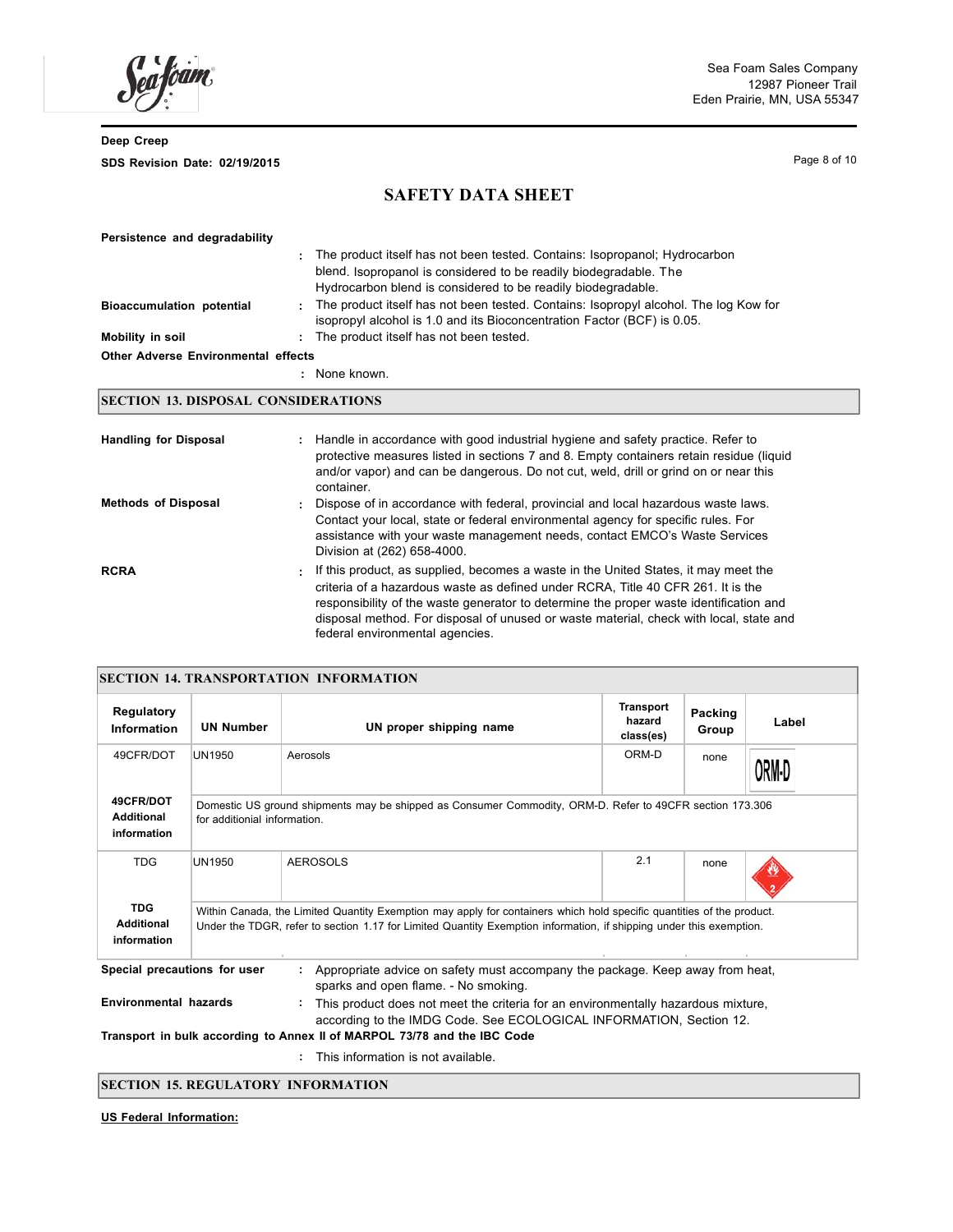Sea Foam Sales Company 12987 Pioneer Trail Eden Prairie, MN, USA 55347

**Deep Creep SDS Revision Date: 02/19/2015**

Page 9 of 10

# **SAFETY DATA SHEET**

TSCA: All listed ingredients appear on the Toxic Substances Control Act (TSCA) inventory.

US CERCLA Reportable quantity (RQ): None.

SARA TITLE III: Sec. 302, Extremely Hazardous Substances, 40 CFR 355: No Extremely Hazardous Substances are present in this material.

SARA TITLE III: Sec. 311 and 312, MSDS Requirements, 40 CFR 370 Hazard Classes: Fire Hazard; Immediate (Acute) health hazard; Chronic Health Hazard. Under SARA Sections 311 and 312, the EPA has established threshold quantities for the reporting of hazardous chemicals. The current thresholds are 500 pounds for the threshold planning quantity (TPQ), whichever is lower, for extremely hazardous substances and 10,000 pounds for all other hazardous chemicals.

SARA TITLE III: Sec. 313, Toxic Chemicals Notification, 40 CFR 372: This product may be subject to SARA notification requirements, since it contains Toxic Chemical constituents above their de minimus concentrations. This product contains: Isopropanol.

#### **US State Right to Know Laws:**

California Proposition 65: To the best of our knowledge, this product does not contain any chemicals known to the State of California to cause cancer or reproductive harm.

Other U.S. State "Right to Know" Lists: The following chemicals are specifically listed by individual States: Isopropanol (MA, MN, NJ, CA, PA, RI)

#### **Canadian Information:**

Canadian Environmental Protection Act (CEPA) information: All ingredients listed appear on the Domestic Substances List (DSL).

WHMIS information: Refer to Section 2 for a WHMIS Classification for this product. This product has been classified according to the hazard criteria of the CPR and the MSDS contains all of the **information required by the CPR.**

#### **International Information:**

European EINECs information: All ingredients listed appear on the European EINECs inventory.

#### **SECTION 16. OTHER INFORMATION**

| Legend     | : ACGIH: American Conference of Governmental Industrial Hygienists           |
|------------|------------------------------------------------------------------------------|
|            | ATE: Acute Toxicity Estimate                                                 |
|            | <b>CAS: Chemical Abstract Services</b>                                       |
|            | IARC: International Agency for Research on Cancer                            |
|            | Inh: Inhalation                                                              |
|            | N/Ap: Not Applicable                                                         |
|            | N/Av: Not Available                                                          |
|            | NIOSH: National Institute of Occupational Safety and Health                  |
|            | OSHA: Occupational Safety and Health Administration                          |
|            | PEL: Permissible exposure limit                                              |
|            | RTECS: Registry of Toxic Effects of Chemical Substances                      |
|            | SDS: Safety Data Sheet                                                       |
|            | STEL: Short Term Exposure Limit                                              |
|            | TDG: Canadian Transportation of Dangerous Goods Act & Regulations            |
|            | TLV: Threshold Limit Values TWA:                                             |
|            | Time Weighted Average TSCA:                                                  |
|            | <b>Toxic Substance Control Act</b>                                           |
|            | WHMIS: Workplace Hazardous Materials Identification System                   |
| References | : 1. ACGIH, Threshold Limit Values and Biological Exposure Indices for 2012. |
|            | 2. International Agency for Research on Cancer Monographs, searched 2013.    |
|            | 3. Canadian Centre for Occupational Health and Safety, CCInfoWeb databases   |
|            | (Chempendium, HSDB and RTECs). (2013)                                        |
|            | 4. Material Safety Data Sheets from manufacturer.                            |
|            | 5. US EPA Title III List of Lists - October 2012.                            |
|            | 6. California Proposition 65 List - 4 January 2013.                          |